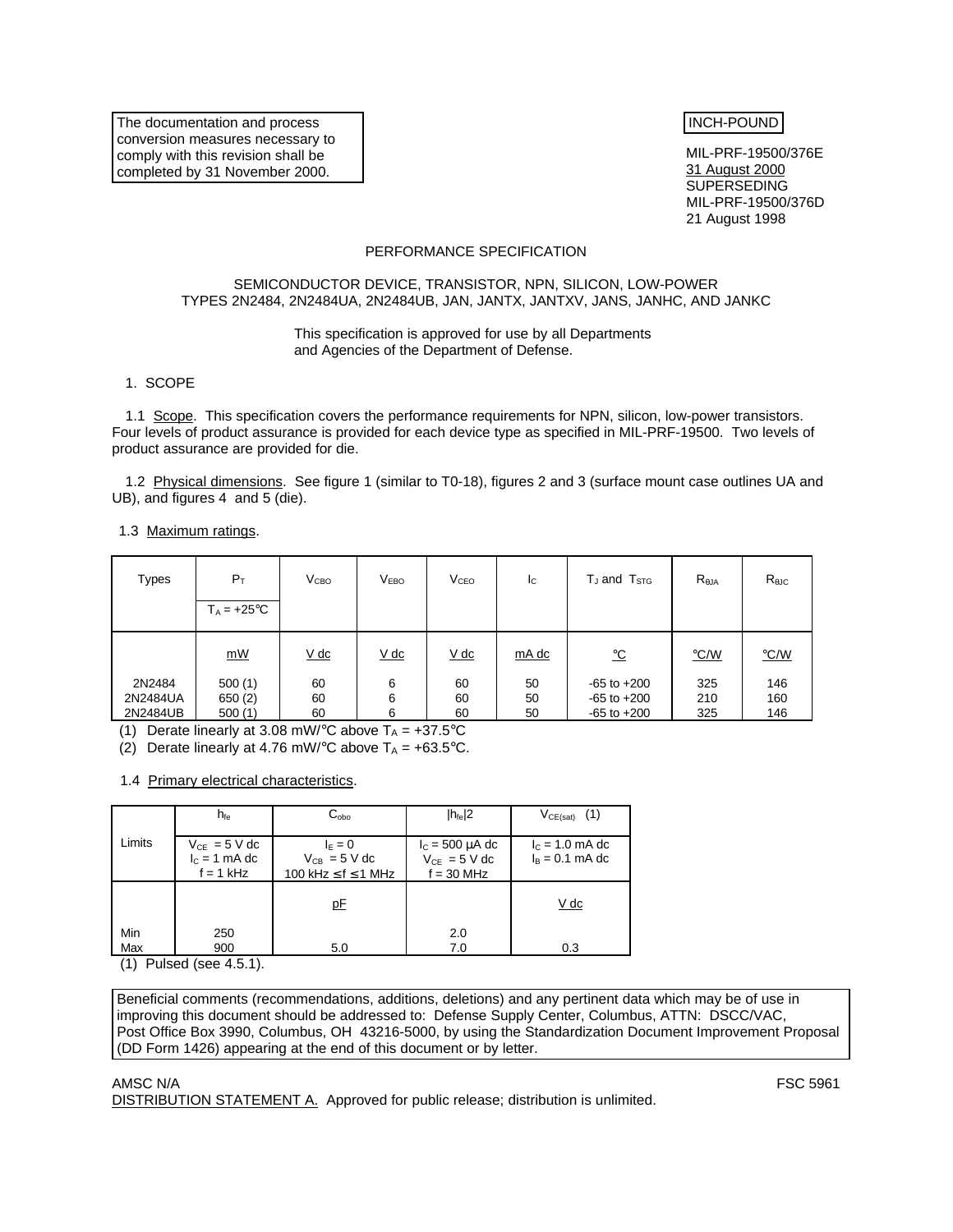| Symbol         |               | Inches |      | Millimeters   | Note |
|----------------|---------------|--------|------|---------------|------|
|                | Min           | Max    | Min  | Max           |      |
| <b>CD</b>      | .178          | .195   | 4.52 | 4.95          |      |
| <b>CH</b>      | .170          | .210   | 4.32 | 5.33          |      |
| HD             | .209          | .230   | 5.31 | 5.84          |      |
| LC             | .100 TP       |        |      | 2.54 TP       |      |
| LD             | .016          | .021   | 0.41 | 0.53          | 7,8  |
| LL             | .500          | .750   | 12.7 | 19.05         | 7,8  |
|                |               |        | 0    |               |      |
| LU             | .016          | .019   | 0.41 | 0.48          | 7,8  |
| L1             |               | .050   |      | 1.27          | 7,8  |
| L <sub>2</sub> | .250          |        | 6.35 |               | 7,8  |
| Q              |               | .040   |      | 0.86          | 5    |
| TL             | .028          | .048   | 0.71 | 1.22          | 3,4  |
| <b>TW</b>      | .036          | .046   | 0.91 | 1.17          | 3    |
| r              |               | .010   |      | 0.25          | 10   |
| α              | $45^\circ$ TP |        |      | $45^\circ$ TP | 6    |





#### NOTES:

- 1. Dimension are in inches.<br>2. Metric equivalents are give
- 2. Metric equivalents are given for general information only.<br>3. Beyond r (radius) maximum, TW shall be held for a minin
- Beyond r (radius) maximum, TW shall be held for a minimum length of .011 (0.28 mm).
- 4. Dimension TL measured from maximum HD.
- 5. Body contour optional within zone defined by HD, CD, and Q.
- 6. Leads at gauge plane  $.054 + .001 .000$  inch  $(1.37 + 0.03 0.00$  mm) below seating plane shall be within .007 inch (0.18 mm) radius of true position (TP) at maximum material condition (MMC) relative to tab at MMC.
- 7. Dimension LU applies between  $L_1$  and  $L_2$ . Dimension LD applies between  $L_2$  and LL minimum. Diameter is uncontrolled in  $L_1$  and beyond LL minimum.
- 8. All three leads.
- 9. The collector shall be internally connected to the case.
- 10. Dimension r (radius) applies to both inside corners of tab.
- 11. In accordance with ANSI Y14.5M, diameters are equivalent to φx symbology.
- 12. Lead  $1 =$  emitter, lead  $2 =$  base, lead  $3 =$  collector.

FIGURE 1. Physical dimensions (similar to TO-18).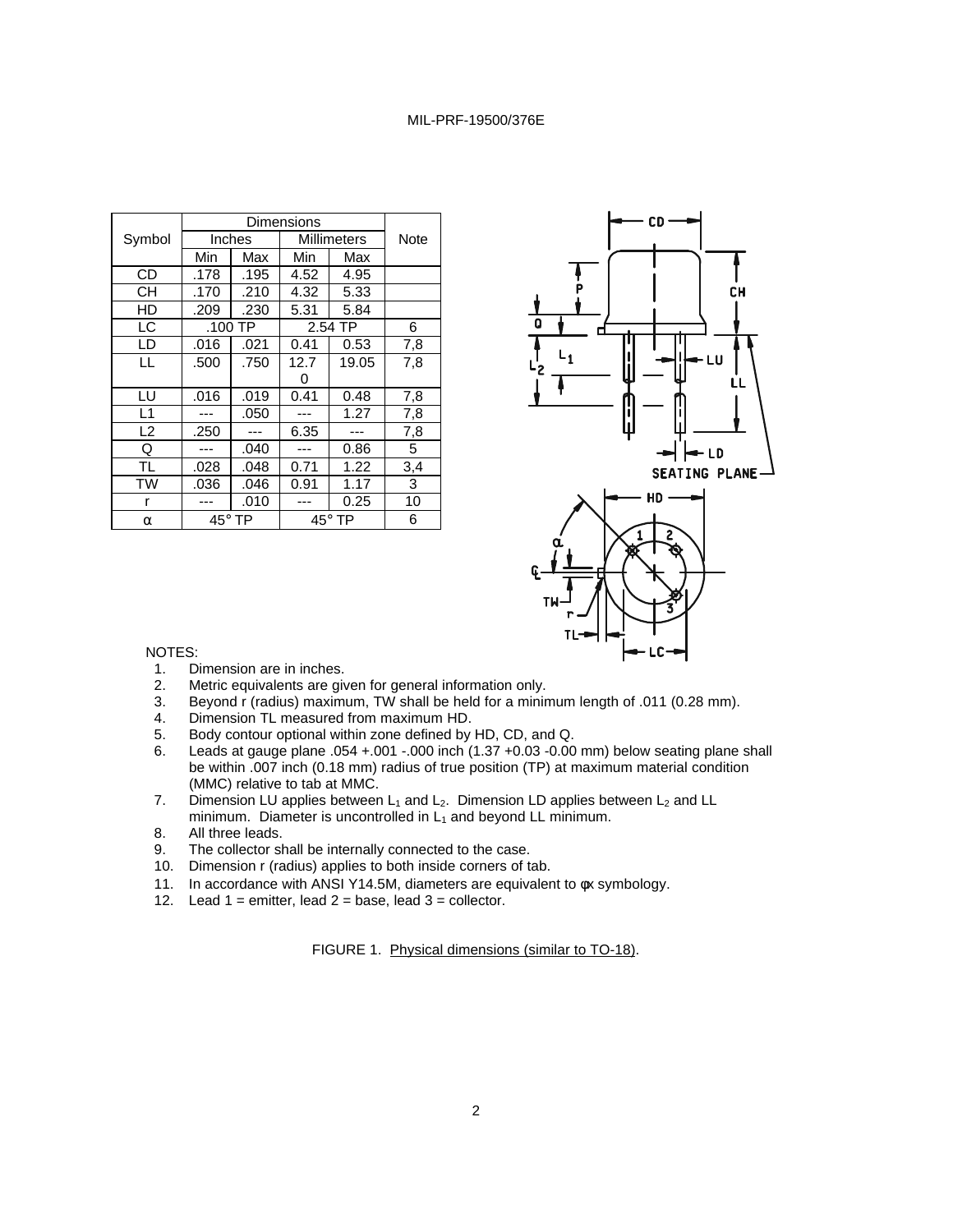

| Symbol         | Inches    |      |          | Millimeters |   |  |
|----------------|-----------|------|----------|-------------|---|--|
|                | Min       | Max  | Min      | Max         |   |  |
| A              | .061      | .075 | 1.55     | 1.90        | 3 |  |
| A <sub>1</sub> | .029      | .041 | 0.74     | 1.04        |   |  |
| <b>B1</b>      | .022      | .028 | 0.56     | 0.71        |   |  |
| B <sub>2</sub> | .075 REF  |      |          | 1.91 REF    |   |  |
| B <sub>3</sub> | .006      | .022 | 0.15     | 0.56        | 5 |  |
| D              | .145      | .155 | 3.68     | 3.93        |   |  |
| D <sub>1</sub> | .045      | .055 | 1.14     | 1.39        |   |  |
| D <sub>2</sub> | .0375 BSC |      | .952 BSC |             |   |  |
| D <sub>3</sub> |           | .155 |          | 3.93        |   |  |
| Е              | .215      | .225 | 5.46     | 5.71        |   |  |
| E <sub>3</sub> |           | .225 |          | 5.71        |   |  |
| L1             | .032      | .048 | 0.81     | 1.22        |   |  |
| L2             | .072      | .088 | 1.83     | 2.23        |   |  |
| L <sub>3</sub> | .003      | .007 | 0.08     | 0.18        | 5 |  |

#### NOTES:

- 1. Dimensions are in inches.
- 2. Metric equivalents are given for general information only.
- 3. Dimension "A" controls the overall package thickness. When a window lid is used, dimension "A" must increase by a minimum of .010 inch (0.254 mm) and a maximum of .040 inch (1.020 mm).
- 4. The corner shape (square, notch, radius, etc.) may vary at the manufacturer's option, from that shown on the drawing.
- 5. Dimensions "B3" minimum and "L3" minimum and the appropriately castellation length define an unobstructed three-dimensional space traversing all of the ceramic layers in which a castellation was designed. (Castellations are required on bottom two layers, optional on top ceramic layer.) Dimension "B3" maximum and "L3" maximum define the maximum width and depth of the castellation at any point on its surface. Measurement of these dimensions may be made prior to solder dipping.
- 6. Lead  $4 = no$  connection.

#### FIGURE 2. Physical dimensions, surface mount (2N2484UA).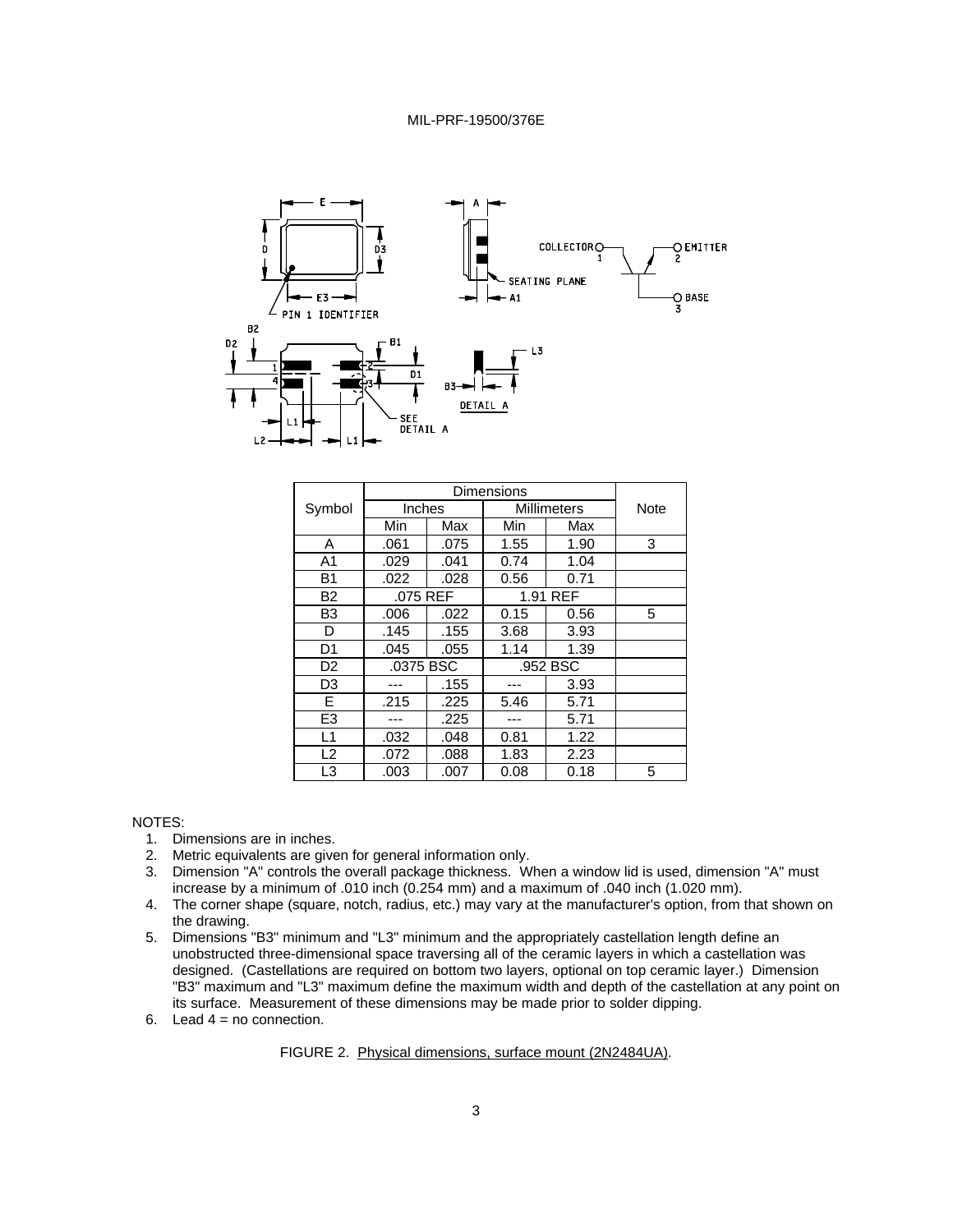

| Ltr            |        | <b>Notes</b> |                                  |      |   |
|----------------|--------|--------------|----------------------------------|------|---|
|                | Inches |              | Dimensions<br><b>Millimeters</b> |      |   |
|                | Min.   | Max.         | Min.                             | Max. |   |
| A              | .046   | .056         | 0.97                             | 1.42 |   |
| A <sub>1</sub> | .017   | .035         | 0.43                             | 0.89 |   |
| <b>B1</b>      | .016   | .024         | 0.41                             | 0.61 | 3 |
| D              | .085   | .108         | 2.41                             | 2.74 |   |
| D1             | .071   | .079         | 1.81                             | 2.01 |   |
| D <sub>2</sub> | .035   | .039         | 0.89                             | 0.99 |   |
| D3             |        |              |                                  |      |   |
| E              | .115   | .128         | 2.82                             | 3.25 |   |
| E <sub>3</sub> |        |              |                                  |      |   |
| L1             | .022   | .038         | 0.56                             | 0.96 | 4 |

NOTES:

- 1. Dimensions are in inches.
- 2. Metric equivalents are given for general information only.
- 3. Dimensions B2 and B3 are identical to B1
- 4. Dimension L2 is identical to L1.

FIGURE 3. Physical dimensions, surface mount (2N2484UB).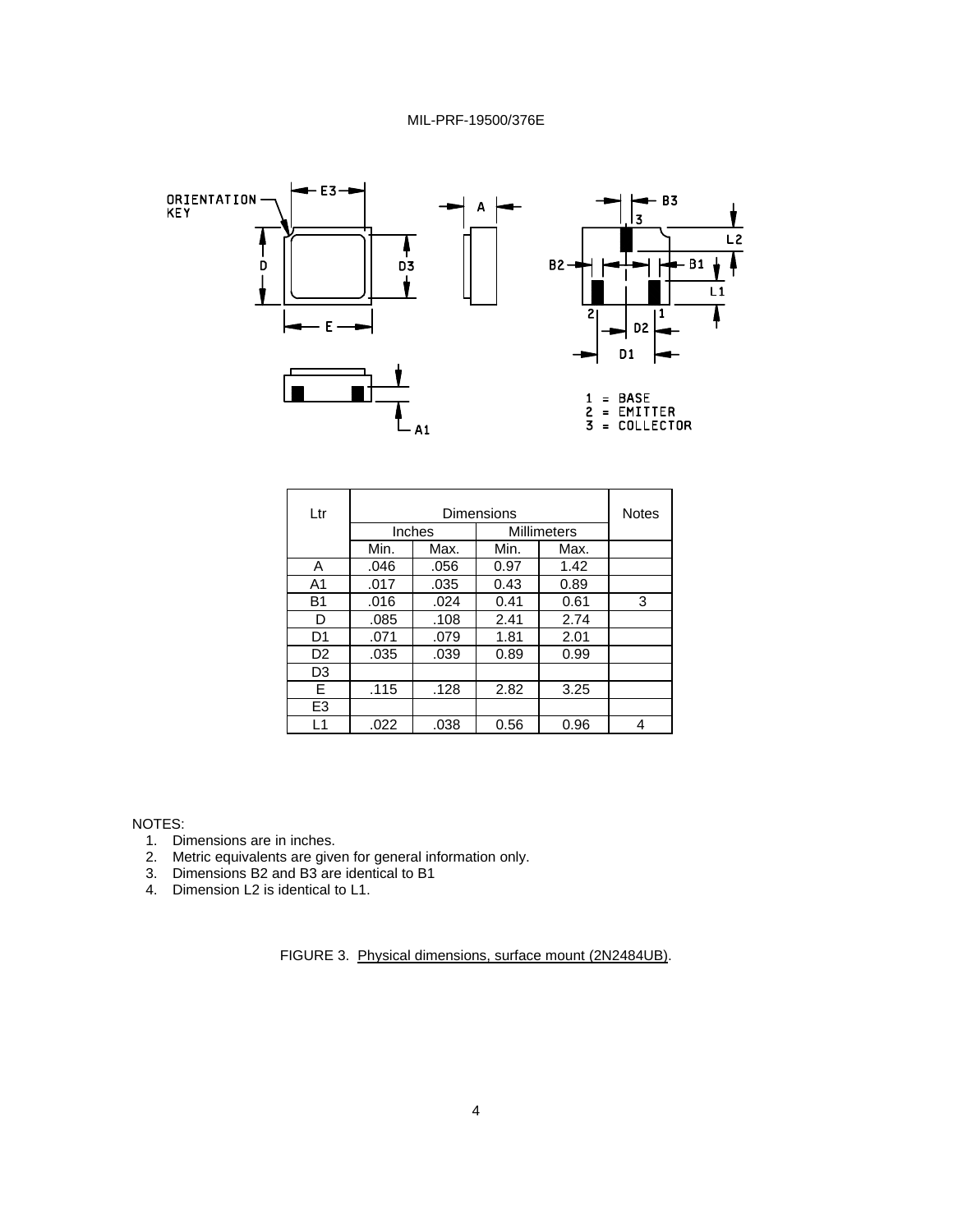

#### A- version

### NOTES:

- 1. Die size...............................................0.015 x 0.019 inches ± 0.001 inch
- 2. Die thickness.......................................0.010 ± 0.0015 inches
- 3. Top metal............................................Aluminum 15,000Å minimum, 18,000Å nominal
- 4. Back metal..........................................A. Gold 2,500Å minimum, 3,000Å nominal
- B. Eutectic Mount No Gold
- 5. Backside .............................................Collector
- 6. Bonding pad........................................B = 0.003 inches, E = 0.004 inches diameter
- 7. Passivation .........................................Si3N4 (Silicon Nitride) 2kÅ min, 2.2kÅ nom.

FIGURE 4. Physical dimensions, JANHC and JANKC die, A - version.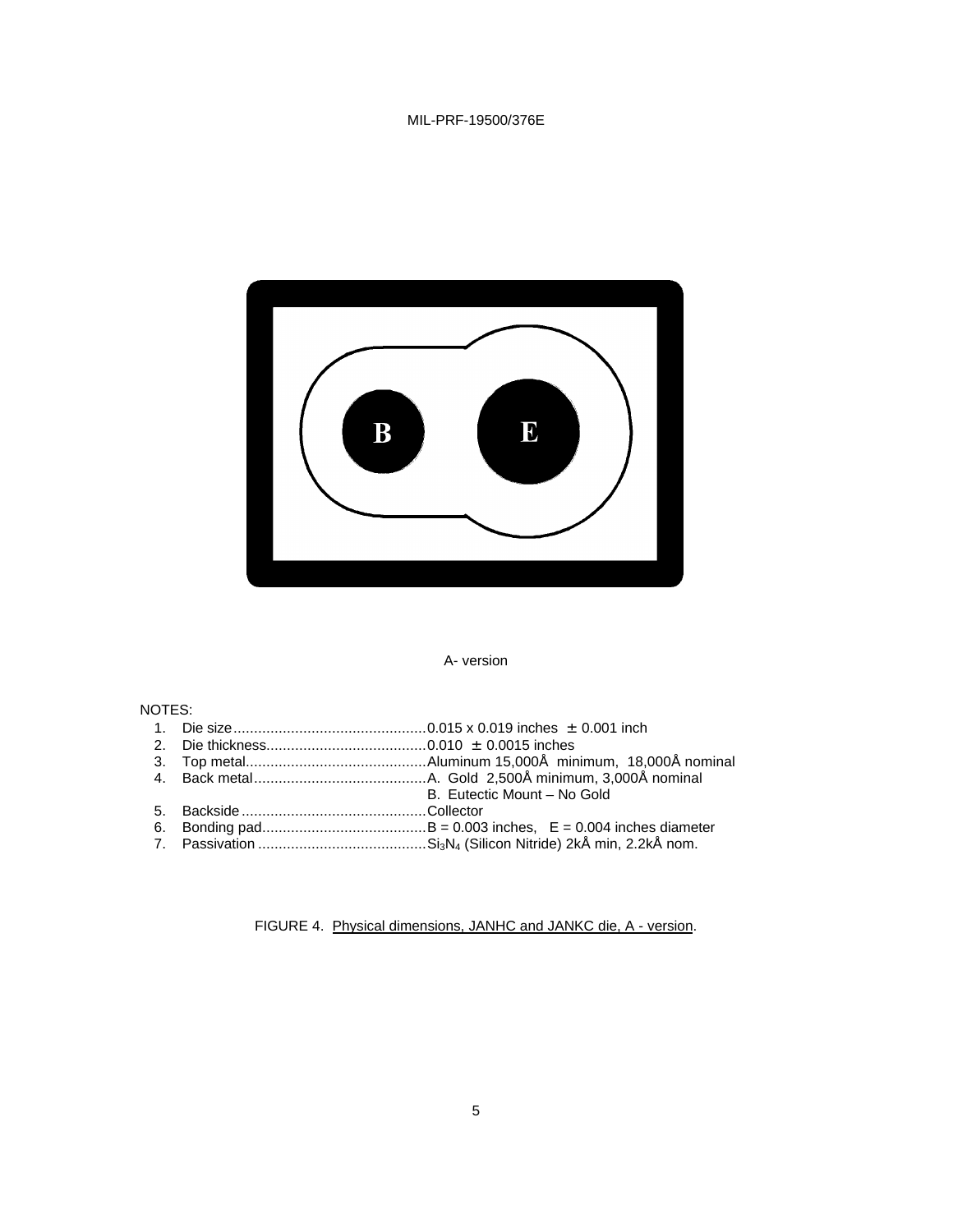

# B - version

# FIGURE 5. Physical dimensions, JANHC and JANKC die, B - version.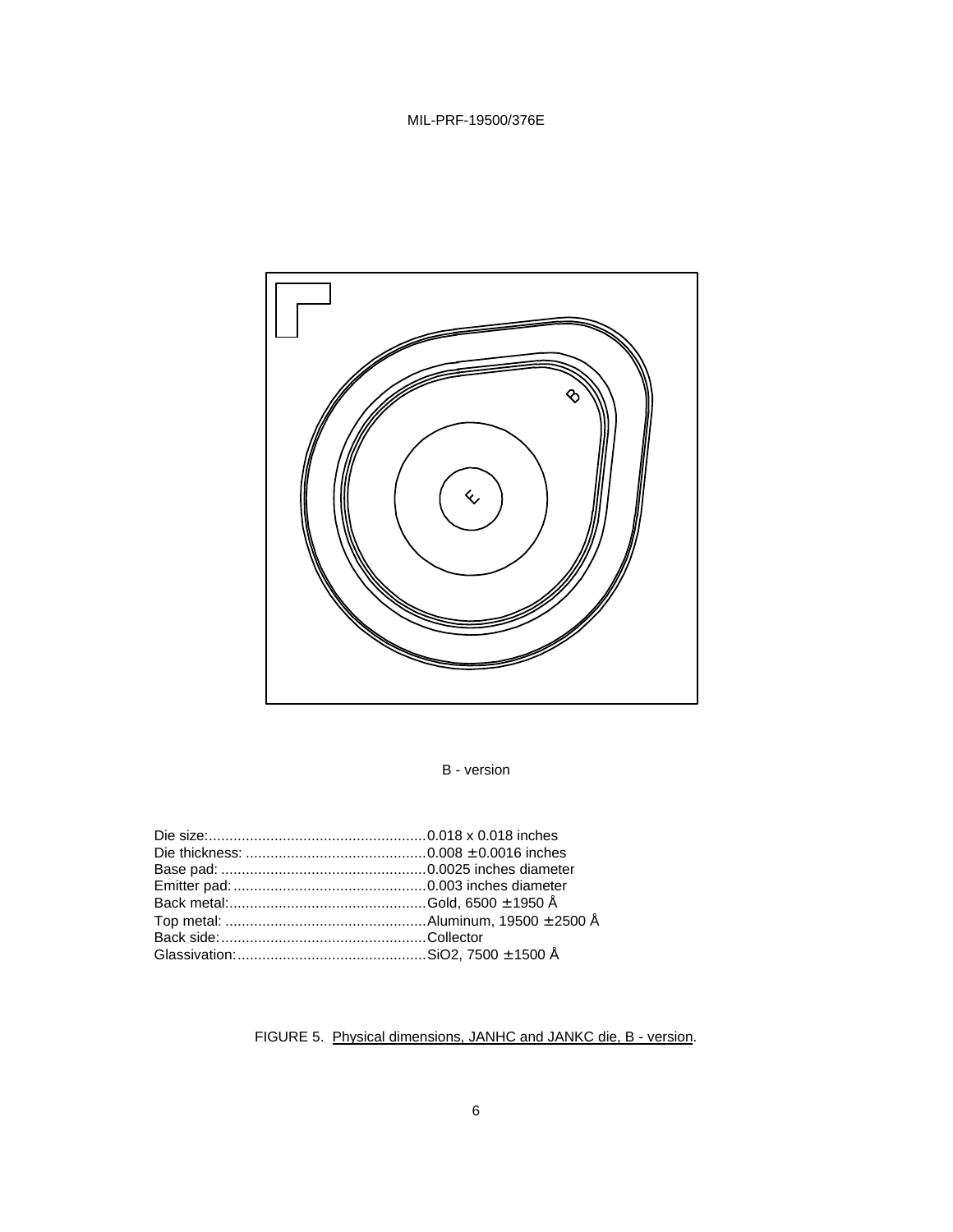## 1.4 Primary electrical characteristics.

|            | NF                        |                                        |                           | $n_{FE2}$           | $n_{FE5}$         |
|------------|---------------------------|----------------------------------------|---------------------------|---------------------|-------------------|
|            |                           | $I_C = 10 \mu A$ dc, $V_{CE} = 5 V$ dc |                           |                     |                   |
|            |                           | $R_a = 10 k\Omega$                     |                           |                     |                   |
|            | $f = 100$ Hz              | $f = 1000$ Hz                          | $f = 10$ kHz              | $V_{CE} = 5 V dc$   | $V_{CE} = 5 V dc$ |
|            |                           |                                        |                           | $I_c = 10 \mu A$ dc | $I_c = 1$ mA dc   |
|            | $\underline{\mathsf{dB}}$ | $\underline{\mathsf{dB}}$              | $\underline{\mathsf{dB}}$ |                     |                   |
| Min<br>Max | 7.5                       | 3                                      | ∩                         | 200<br>500          | 250<br>800        |

#### 2. APPLICABLE DOCUMENTS

2.1 General. The documents listed in this section are specified in sections 3 and 4 of this specification. This section does not include documents cited in other sections of this specification or recommended for additional information or as examples. While every effort has been made to ensure the completeness of this list, document users are cautioned that they must meet all specified requirements documents cited in sections 3 and 4 of this specification, whether or not they are listed.

#### 2.2 Government documents.

2.2.1 Specifications, standards, and handbooks. The following specifications, standards, and handbooks form a part of this document to the extent specified herein. Unless otherwise specified, the issues of these documents are those listed in the issue of the Department of Defense Index of Specifications and Standards (DoDISS) and supplement thereto, cited in the solicitation (see 6.2).

#### SPECIFICATION

DEPARTMENT OF DEFENSE

MIL-PRF-19500 - Semiconductor Devices, General Specification for.

### **STANDARD**

DEPARTMENT OF DEFENSE

MIL-STD-750 - Test Methods for Semiconductor Devices.

(Unless otherwise indicated, copies of the above specifications, standards, and handbooks are available from the Document Automation and Production Services (DAPS), Building 4D (DPM-DODSSP), 700 Robbins Avenue, Philadelphia, PA 19111-5094.)

2.3 Order of precedence. In the event of a conflict between the text of this document and the references cited herein, the text of this document takes precedence. Nothing in this document, however, supersedes applicable laws and regulations unless a specific exemption has been obtained.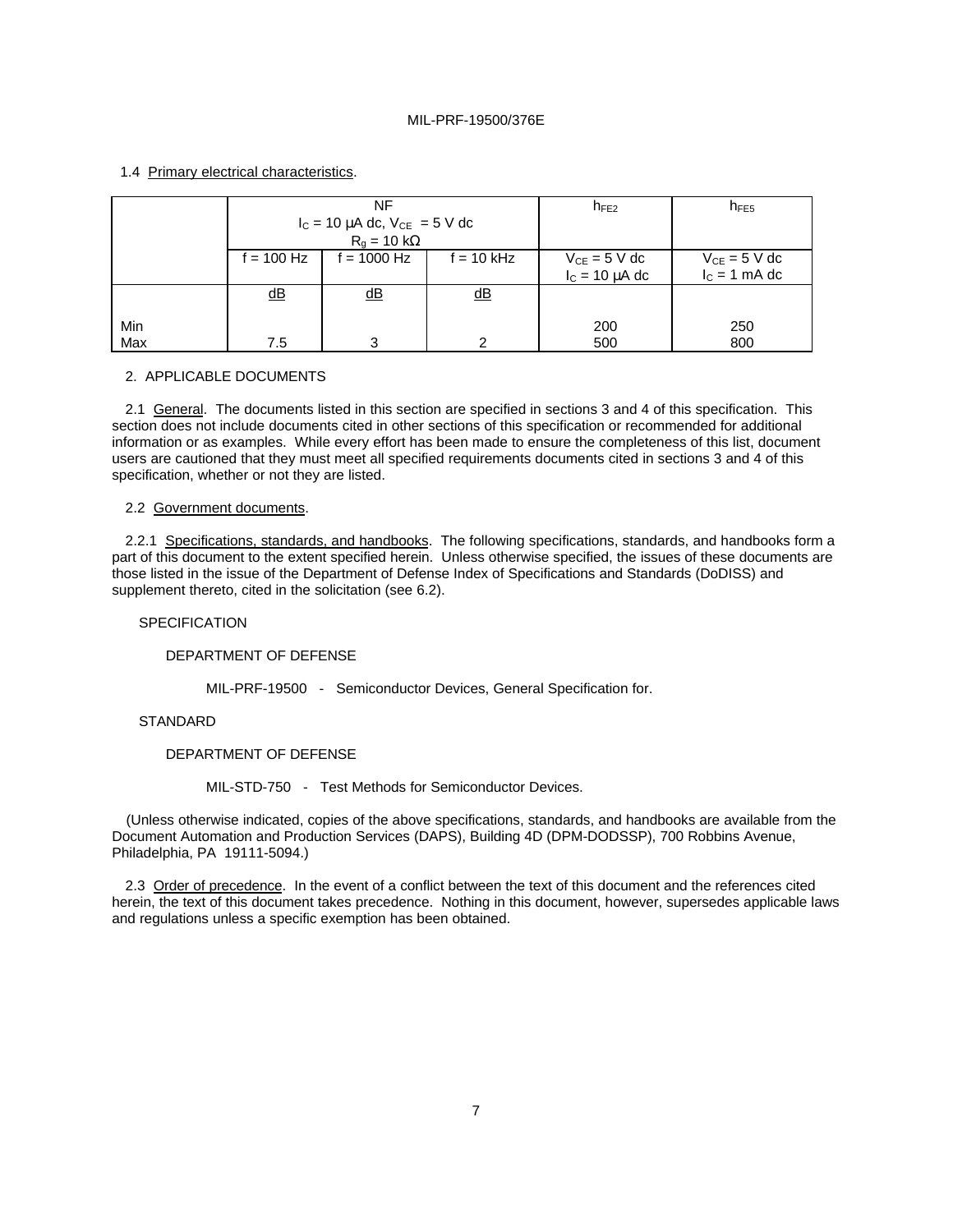#### 3. REQUIREMENTS

3.1 General. The requirements for acquiring the product described herein shall consist of this document and MIL-PRF-19500.

3.2 Qualification. Devices furnished under this specification shall be products that are manufactured by a manufacturer authorized by the qualifying activity for listing on the applicable qualified manufacturer's list (QML) before contract award (see 4.2 and 6.3).

3.3 Abbreviations, symbols, and definitions. Abbreviations, symbols, and definitions used herein shall be as specified in MIL-PRF-19500.

3.4 Interface and physical dimensions. The interface and physical dimensions shall be as specified in MIL-PRF-19500 and figures 1, 2, 3, 4, and 5 herein.

3.4.1 Lead finish. Unless otherwise specified, lead finish shall be solderable in accordance with MIL-PRF-19500, and herein.

3.5 Marking. Marking shall be in accordance with MIL-PRF-19500. At the option of the manufacturer, marking may be omitted from the body, but shall be retained on the initial container.

3.6 Electrical performance characteristics. Unless otherwise specified herein, the electrical performance characteristics are as specified in 1.3, 1.4, and table I.

3.7 Electrical test requirements. The electrical test requirements shall be the subgroups specified in table I herein.

3.8 Workmanship. Semiconductor devices shall be processed in such a manner as to be uniform in quality and shall be free from other defects that will affect life, serviceability, or appearance.

4. VERIFICATION

- 4.1 Classification of inspections. The inspection requirements specified herein are classified as follows:
	- a. Qualification inspection (see 4.2).
	- b. Screening (see 4.3).
	- c. Conformance inspection (see 4.4).

4.2 Qualification inspection. Qualification inspection shall be in accordance with MIL-PRF-19500 and as specified herein.

4.2.1. JANHC and JANKC Qualification. JANHC and JANKC qualification inspection shall be in accordance with MIL-PRF-19500.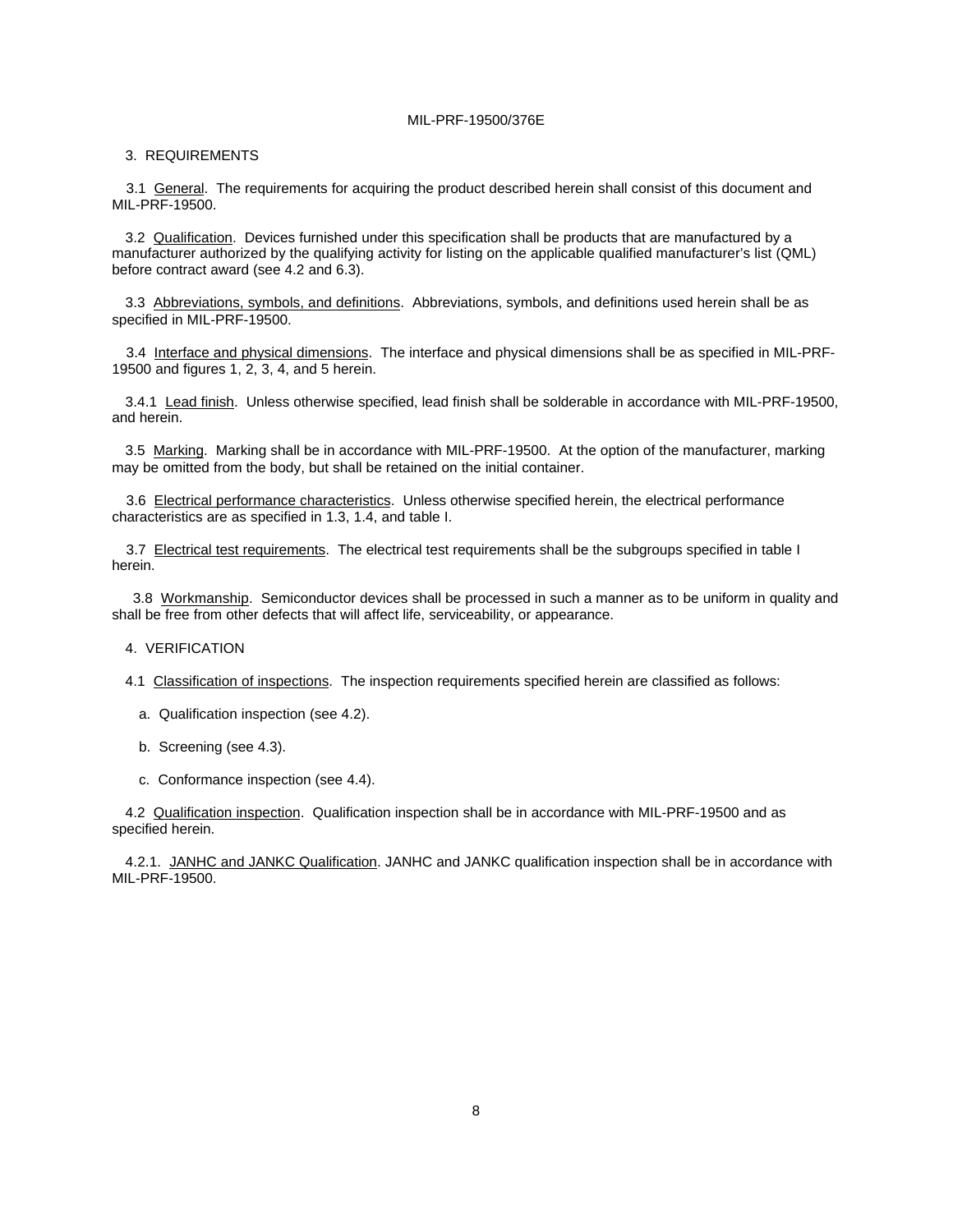4.3 Screening (JANS, JANTX, and JANTXV levels only). Screening shall be in accordance with table IV of MIL-PRF-19500, and as specified herein. The following measurements shall be made in accordance with table I herein. Devices that exceed the limits of table I herein shall not be acceptable.

| Screen (see table<br>IV | Measurement                                                                                                                                                  |                                                                                                                                                       |  |  |  |
|-------------------------|--------------------------------------------------------------------------------------------------------------------------------------------------------------|-------------------------------------------------------------------------------------------------------------------------------------------------------|--|--|--|
| of MIL-PRF-<br>19500)   | <b>JANS</b> level                                                                                                                                            | JANTX and JANTXV levels                                                                                                                               |  |  |  |
| 3c                      | Thermal impedance (see 4.3.2)                                                                                                                                | Thermal impedance (see 4.3.2)                                                                                                                         |  |  |  |
| 9                       | $I_{CBO2}$ , $h_{FE4}$                                                                                                                                       | Not applicable                                                                                                                                        |  |  |  |
| 10                      | 48 hours minimum                                                                                                                                             | 48 hours minimum                                                                                                                                      |  |  |  |
| 11                      | $l_{CBO2}$ ; $h_{FE4}$ ;<br>$\Delta l_{\text{CBO2}}$ = 100% of initial value or 2 nA dc.<br>whichever is greater.<br>$\Delta h_{FE4} = \pm 15\%$             | $ICBO2$ , $hFE4$                                                                                                                                      |  |  |  |
| 12                      | See 4.3.1<br>240 hours minimum                                                                                                                               | See 4.3.1<br>80 hours minimum                                                                                                                         |  |  |  |
| 13                      | Subgroups 2 and 3 of table I herein;<br>$\Delta l_{\text{CBO2}}$ = 100% of initial value or 2 nA dc.<br>whichever is greater;<br>$\Delta h_{FE4} = \pm 15\%$ | Subgroup 2 of table I herein;<br>$\Delta l_{\text{CBO2}}$ = 100% of initial value or 2 nA<br>dc, whichever is greater;<br>$\Delta h_{FE4} = \pm 25\%$ |  |  |  |

4.3.1 Power burn-in conditions. Power burn-in conditions are as follows:  $V_{CB} = 10$  to 30 V dc:

Power shall be applied to achieve  $T_J = 135^{\circ}$ C minimum and a minimum power dissipation = 75 percent of maximum rated  $P_T$  (see 1.3).  $T_A$  = room ambient as defined in 4.5 of MIL-STD-750.

NOTE: No heat sink or forced air cooling on the devices shall be permitted.

4.3.2 Thermal impedance  $(Z_{\text{d}1X}$  measurements). The  $Z_{\text{d}1X}$  measurements shall be performed in accordance with method 3131 of MIL-STD-750.

- $a. I_M$  measurement current -------------5 mA.
- b.  $I_H$  forward heating current -----------50 mA (min).
- c.  $t_H$  heating time ---------------------------------25 30 ms.
- d. t<sub>md</sub> measurement delay time ------60 μs max.
- e. V<sub>CE</sub> collector-emitter voltage ------10 V dc minimum.

The maximum limit for  $Z_{\theta JX}$  under these test conditions are  $Z_{\theta JX}$  (max) = 150°C/W for 2N2484,  $Z_{\theta JX}$  (max) = 67°C/W for 2N2484UA and 2N2484UB.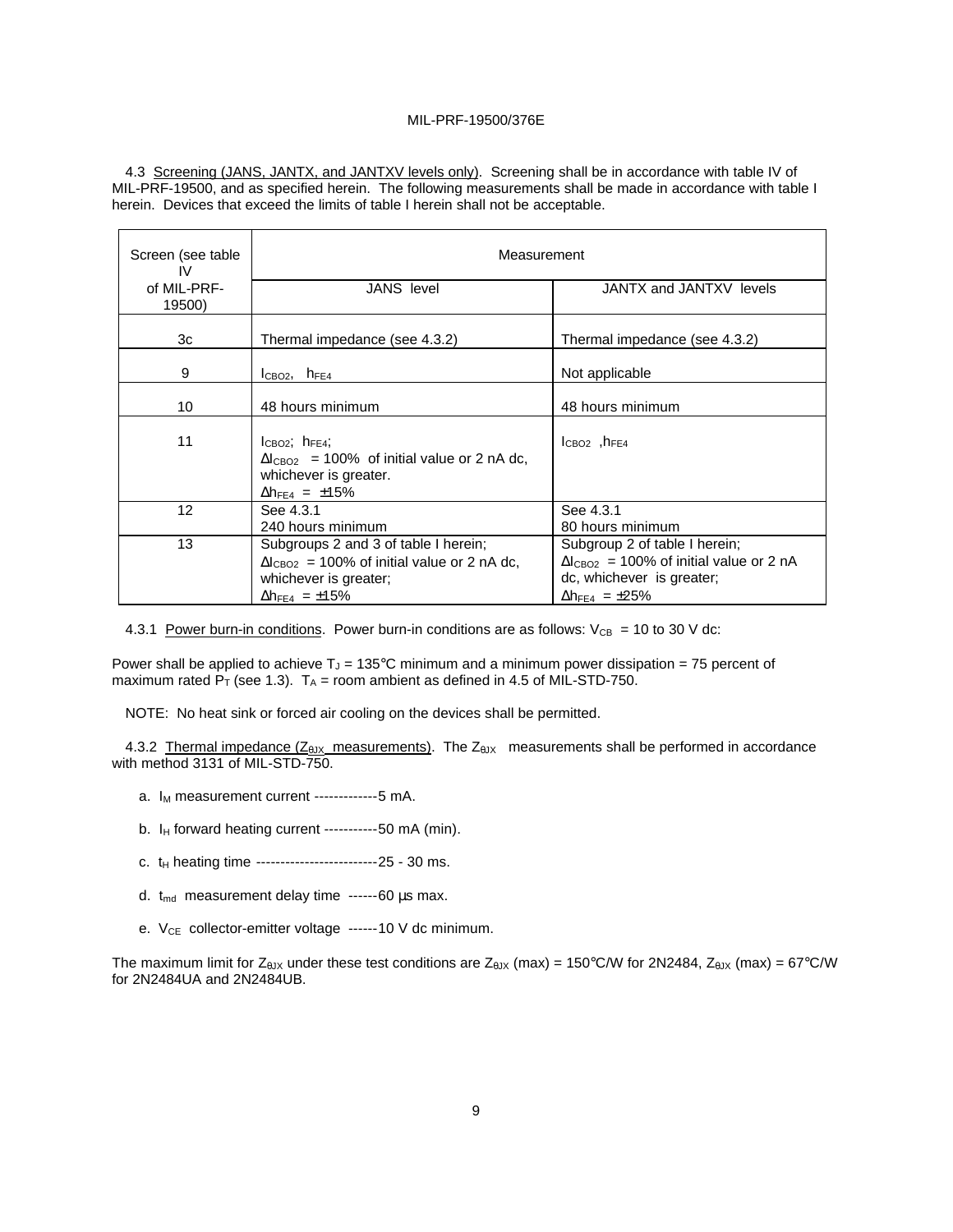4.4 Conformance inspection. Conformance inspection shall be in accordance with MIL-PRF-19500, and as specified herein. If alternate screening is being performed in accordance with MIL-PRF-19500, a sample of screened devices shall be submitted to and pass the requirements of group A1 and A2 inspection only (table VIb, group B, subgroup 1 is not required to be performed again if group B has already been satisfied in accordance with 4.4.2).

4.4.1 Group A inspection. Group A inspection shall be conducted in accordance with MIL-PRF-19500 and table I herein.

4.4.2 Group B inspection. Group B inspection shall be conducted in accordance with the conditions specified for subgroup testing in table VIa (JANS) of MIL-PRF-19500 and 4.4.2.1. Electrical measurements (end-points) shall be in accordance with group A, subgroup 2 herein. Delta requirements shall be in accordance with table III herein. See 4.4.2.2 for JAN, JANTX, and JANTXV group B testing. Electrical measurements (end-points) and delta requirements for JAN, JANTX, and JANTXV shall be after each step in 4.4.2.2 and shall be in accordance with group A, subgroup 2 herein. Delta requirements shall be after each step and shall be in accordance with table III herein.

4.4.2.1 Group B inspection, table VIa (JANS) of MIL-PRF-19500.

| Condition<br>Subgroup Method |
|------------------------------|
|------------------------------|

- $B4$  1037  $V_{CB}$  = 10 V dc
- B5 1027  $V_{CB} = 10$  V dc; T<sub>A</sub> = +125°C ±25°C for 96 hours with P<sub>T</sub> adjusted according to the chosen  $T_A$  to give  $T_J = +275^{\circ}C$  minimum. Optionally, the test may be conducted for minimum 216 hours with  $P_T$  adjusted to achieve  $T_J = 225^{\circ}$ C minimum, sample size (for option)  $n = 45$ ,  $c = 0$ . In this case, the ambient temperature shall be adjusted such that a minimum 75 percent of maximum rated  $P_T$  (see 1.3) is applied to the device under test. (Note: If a failure occurs, resubmission shall be at the test conditions of the original sample.)

4.4.2.2 Group B inspection, (JAN, JANTX, and JANTXV). Separate samples may be used for each step. In the event of a group B failure, the manufacturer may pull a new sample at double size from either the failed assembly lot or from another assembly lot from the same wafer lot. If the new "assembly lot" option is exercised, the failed assembly lot shall be scrapped.

| <b>Step</b> | Method | Condition                                                                                                                                                                                                                                                                                                                                                                   |
|-------------|--------|-----------------------------------------------------------------------------------------------------------------------------------------------------------------------------------------------------------------------------------------------------------------------------------------------------------------------------------------------------------------------------|
|             | 1039   | Steady-state life: Test condition B, 340 hours, $V_{CB} = 10 - 30$ V dc, $T_J = 150^{\circ}$ C min.,<br>external heating of the device under test to achieve $T_{J} = +150^{\circ}$ C minimum is allowed<br>provided that a minimum of 75% of rated power is dissipated. No heat sink or forced-air<br>cooling on the devices shall be permitted. $n = 45$ devices, $c = 0$ |
| 2           | 1039   | The steady state life test of step 1 shall be extended to 1,000 hours for each die design.<br>Samples shall be selected from a wafer lot every twelve months of wafer production.<br>Group B, step 2 shall not be required more than once for any single wafer lot. $n = 45$ ,<br>$c = 0.$                                                                                  |
| 3           | 1032   | High-temperature life (non-operating), $t = 340$ hours, $T_A = +200^{\circ}C$ . $n = 22$ , $c = 0$ .                                                                                                                                                                                                                                                                        |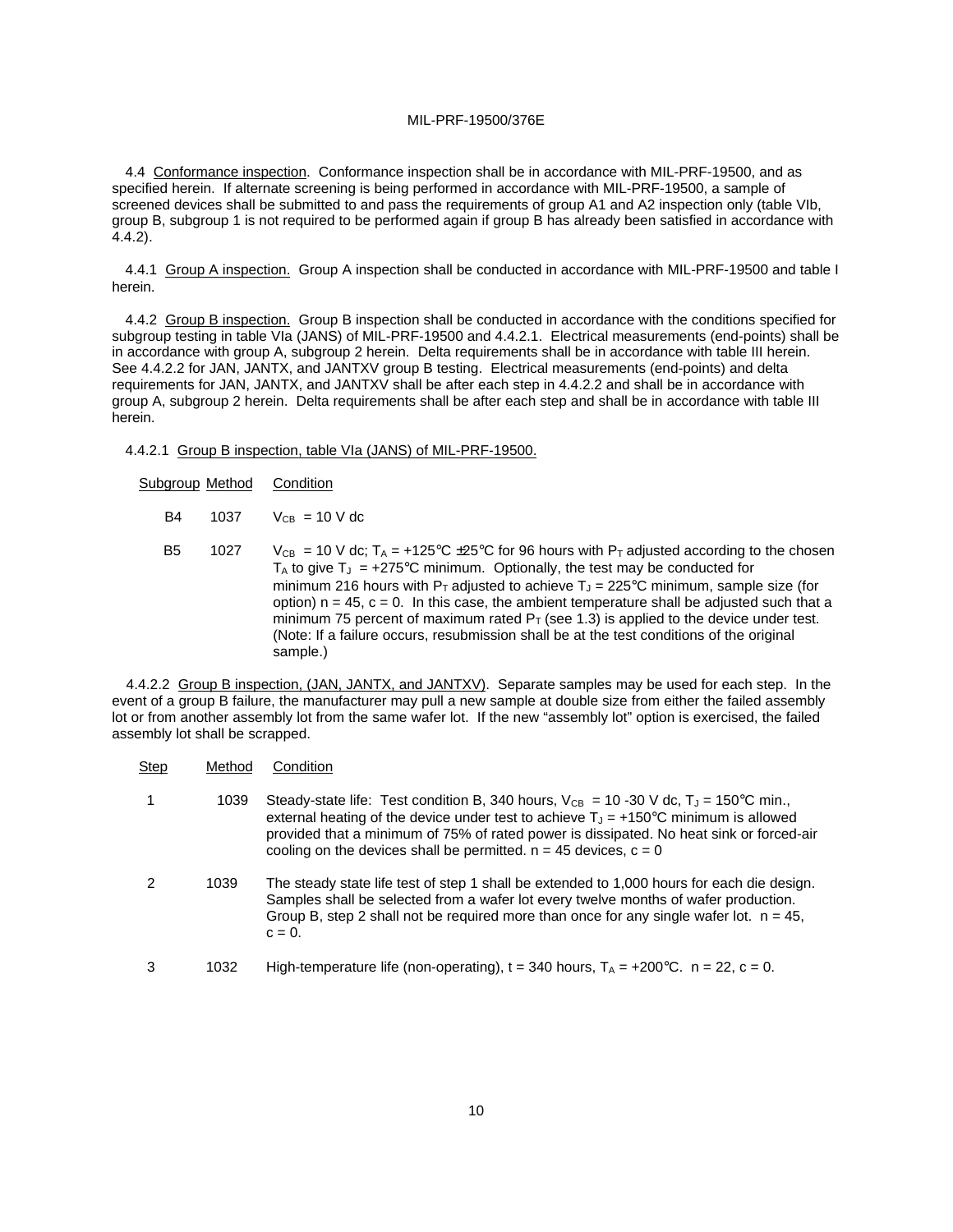4.4.2.3 Group B sample selection. Samples selected from group B inspection shall meet all of the following requirements:

- a. For JAN, JANTX, and JANTXV, samples shall be selected randomly from a minimum of three wafers (or from each wafer in the lot) from each wafer lot. For JANS, samples shall be selected from each inspection lot. See MIL-PRF-19500.
- b. Must be chosen from an inspection lot that has been submitted to and passed group A, subgroup 2 conformance inspection. When the final lead finish is solder or any plating prone to oxidation at high temperature, the samples for life test (subgroups B4 and B5 for JANS, and group B for JAN, JANTX, and JANTXV) may be pulled prior to the application of final lead finish.

4.4.3 Group C inspection, Group C inspection shall be conducted in accordance with the conditions specified for subgroup testing in table VII of MIL-PRF-19500, and in 4.4.3.1 (JANS).and 4.4.3.2 (JAN, JANTX, and JANTXV) herein for group C testing. Electrical measurements (end-points) shall be in accordance with group A, subgroup 2 herein. Delta requirements shall be in accordance with table III herein.

- 4.4.3.1 Group C inspection, table VII (JANS) of MIL-PRF-19500.
- Subgroup Method Condition
	- C2 2036 Test condition E (not applicable to UA and UB suffix devices).
	- C6 1026 1,000 hours at  $V_{CR} = 10 30$  V dc; power shall be applied to achieve  $T_1 = 150^{\circ}$ C minimum and a minimum power dissipation  $P_D = 75$  percent of maximum rated  $P_T$  as defined in 1.3 herein.

#### 4.4.3.2 Group C inspection, table VII (JAN, JANTX, and JANTXV) of MIL-PRF-19500.

| Subgroup | Method | Condition |
|----------|--------|-----------|
|----------|--------|-----------|

- C2 2036 Test condition E (not applicable to UA and UB suffix devices).
- C6 Not applicable.

4.4.3.3 Group C sample selection. Samples for subgroups in group C shall be chosen at random from any inspection lot containing the intended package type and lead finish procured to the same specification which is submitted to and passes group A tests for conformance inspection. Testing of a subgroup using a single device type enclosed in the intended package type shall be considered as complying with the requirements for that subgroup.

4.4.4 Group E inspection. Group E inspection shall be performed for qualification or re-qualification only. The tests specified in table II herein must be performed to maintain qualification.

4.5 Method of inspection. Methods of inspection shall be as specified in the appropriate tables and as follows.

4.5.1 Pulse measurements. Conditions for pulse measurement shall be as specified in section 4 of MIL-STD-750.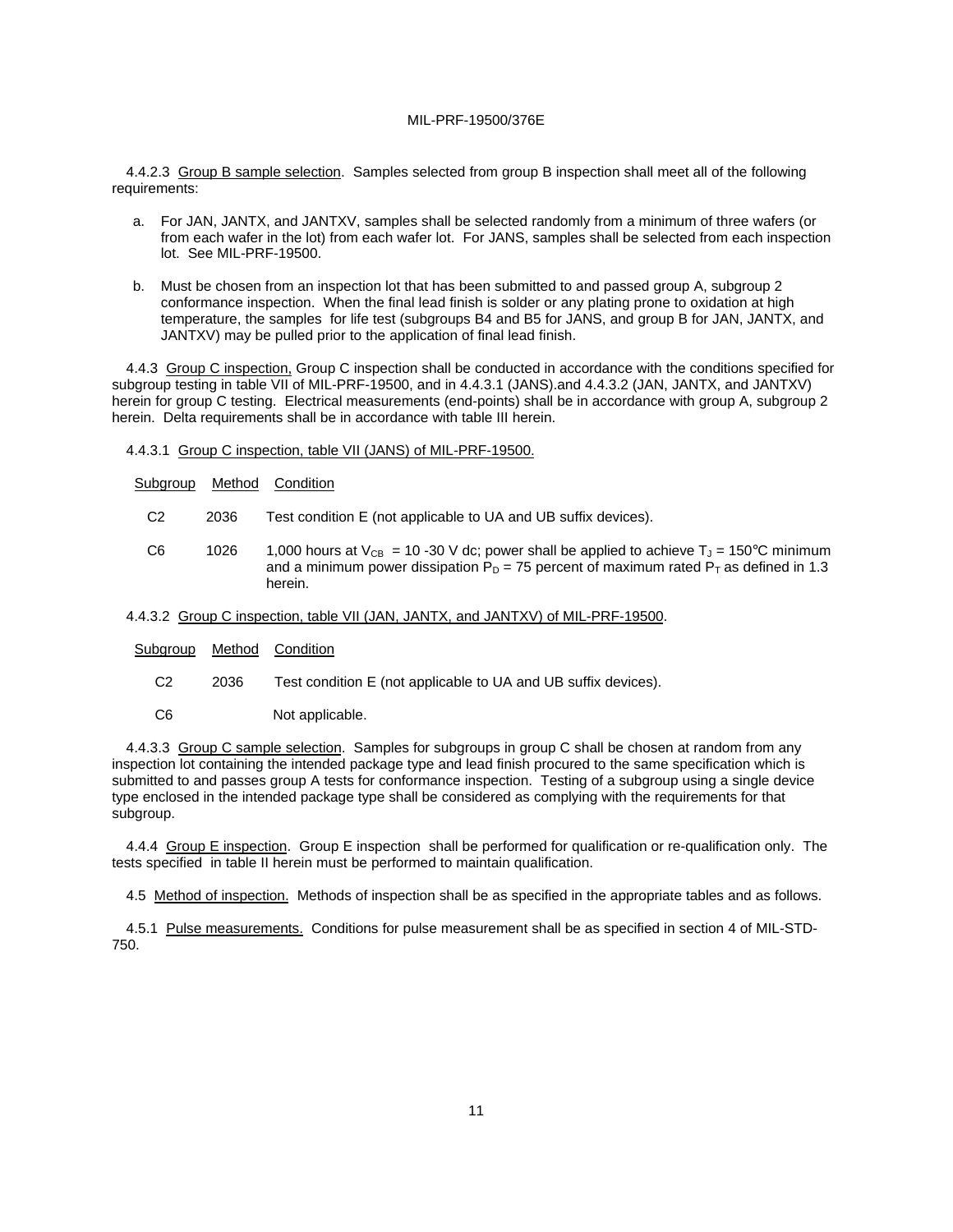|                                                  | MIL-STD-750 |                                                                                                                                              | Symbol            | Limit |                |       |
|--------------------------------------------------|-------------|----------------------------------------------------------------------------------------------------------------------------------------------|-------------------|-------|----------------|-------|
| Inspection 1/                                    | Method      | Conditions                                                                                                                                   |                   | Min   | Max            | Unit  |
| Subgroup 1 2/                                    |             |                                                                                                                                              |                   |       |                |       |
| Visual and mechanical<br>examination 3/          | 2071        | $n = 45$ devices, $c = 0$                                                                                                                    |                   |       |                |       |
| Solderability 3/4/                               | 2026        | $n = 15$ leads, $c = 0$                                                                                                                      |                   |       |                |       |
| Resistance to solvents 3/4/5/                    | 1022        | $n = 15$ devices, $c = 0$                                                                                                                    |                   |       |                |       |
| Temperature cycling 3/4/                         | 1051        | Test condition C, 25 cycles.<br>$n = 22$ devices, $c = 0$                                                                                    |                   |       |                |       |
| Hermetic seal 4/<br>Fine leak<br>Gross leak      | 1071        | $n = 22$ devices, $c = 0$                                                                                                                    |                   |       |                |       |
| Electrical measurements 4/<br>Bond strength 3/4/ | 2037        | Group A, subgroup 2<br>Precondition $T_A = +250^\circ \text{C}$ at<br>t = 24 hrs or $T_A$ = 300°C at<br>$t = 2$ hrs; $n = 11$ wires, $c = 0$ |                   |       |                |       |
| Subgroup <sub>2</sub>                            |             |                                                                                                                                              |                   |       |                |       |
| Collector to emitter breakdown<br>voltage        | 3011        | Bias condition D; $I_C = 10$ mA dc<br>pulsed (see 4.5.1)                                                                                     | $V_{(BR)CEO}$     | 60    |                | V dc  |
| Collector to base cutoff current                 | 3036        | Bias condition D; $V_{CB} = 60$ V dc                                                                                                         | I <sub>CBO1</sub> |       | 10             | μA dc |
| Emitter to base cutoff current                   | 3061        | Bias condition D; $V_{EB} = 6 V$ dc                                                                                                          | EBO <sub>1</sub>  |       | 10             | μA dc |
| Collector to base cutoff current                 | 3036        | Bias condition D; $V_{CB} = 45$ V dc                                                                                                         | I <sub>CBO2</sub> |       | 5              | nA dc |
| Collector to emitter cutoff<br>current           | 3041        | Bias condition D; $V_{CE} = 5 V$ dc                                                                                                          | I <sub>CEO</sub>  |       | $\overline{c}$ | nA dc |
| Emitter to base cutoff current                   | 3061        | Bias condition D; $V_{EB} = 5$ V dc                                                                                                          | EBO <sub>2</sub>  |       | $\overline{2}$ | nA dc |
| Collector to emitter cutoff<br>current           | 3041        | Bias condition C; $V_{CE} = 45$ V dc                                                                                                         | $I_{CES}$         |       | 5              | nA dc |
| Forward-current transfer ratio                   | 3076        | $V_{CE} = 5$ V dc; $I_C = 1$ µA dc                                                                                                           | $h_{FE1}$         | 45    |                |       |

See footnote at end of table.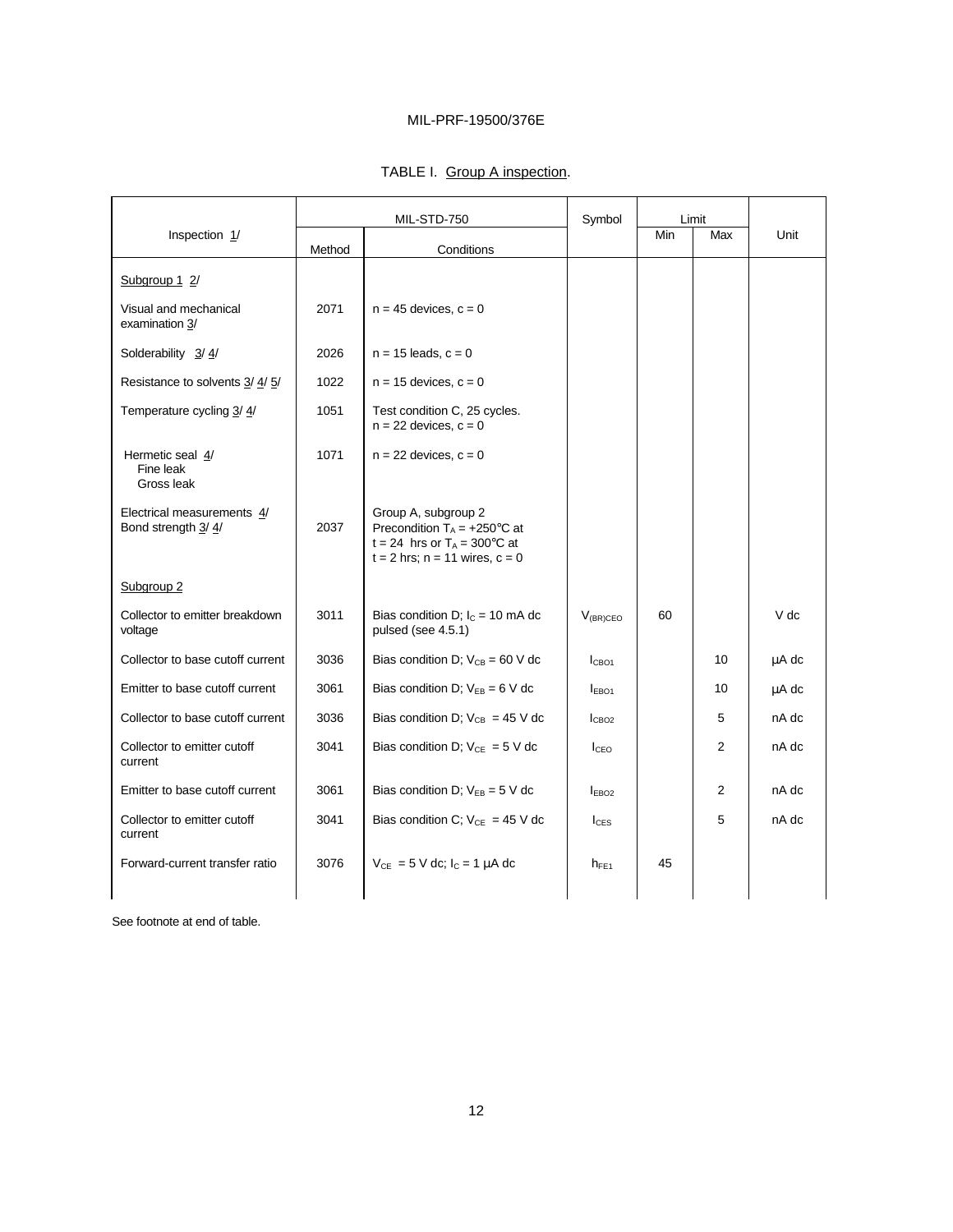|                                                                                              | MIL-STD-750 |                                                                | Symbol              | Limit |                    |       |
|----------------------------------------------------------------------------------------------|-------------|----------------------------------------------------------------|---------------------|-------|--------------------|-------|
| Inspection 1/                                                                                | Method      | Conditions                                                     |                     | Min   | Max                | Unit  |
| Subgroup 2 - continued.                                                                      |             |                                                                |                     |       |                    |       |
| Forward-current transfer ratio                                                               | 3076        | $V_{CE} = 5$ V dc; $I_C = 10 \mu A$ dc                         | $h_{FE2}$           | 200   | 500                |       |
| Forward-current transfer ratio                                                               | 3076        | $V_{CE} = 5$ V dc; $I_C = 100 \mu A$ dc                        | $h_{FE3}$           | 225   | 675                |       |
| Forward-current transfer ratio                                                               | 3076        | $V_{CE} = 5$ V dc; $I_C = 500 \mu A$ dc                        | $h_{FE4}$           | 250   | 800                |       |
| Forward-current transfer ratio                                                               | 3076        | $V_{CE} = 5$ V dc; $I_C = 1$ mA dc                             | $h_{\text{FE5}}$    | 250   | 800                |       |
| Forward-current transfer ratio                                                               | 3076        | $V_{CE} = 5$ V dc; $I_C = 10$ mA dc<br>pulsed (see 4.5.1)      | $h_{FE6}$           | 225   | 800                |       |
| Collector to emitter voltage<br>(saturated)                                                  | 3071        | $I_c = 1.0$ mA dc; $I_B = 100 \mu A$ dc                        | $V_{CE(sat)}$       |       | 0.3                | V dc  |
| Base emitter voltage<br>(nonsaturated)                                                       | 3066        | Test condition B; $V_{CE} = 5 V$ dc;<br>$I_c = 100 \mu A$ dc   | V <sub>BE(ON)</sub> | 0.5   | 0.7                | V dc  |
| Subgroup 3                                                                                   |             |                                                                |                     |       |                    |       |
| High-temperature operation                                                                   |             | $T_A = +150$ °C                                                |                     |       |                    |       |
| Collector to base cutoff current                                                             | 3036        | Bias condition D; $V_{CB} = 45$ V dc                           | l <sub>CBO3</sub>   |       | 10                 | µA dc |
| Low-temperature operation                                                                    |             | $T_A = -55^{\circ}C$                                           |                     |       |                    |       |
| Forward-current transfer ratio                                                               | 3076        | $V_{CE} = 5$ V dc; $I_C = 10$ µA dc                            | $h_{FF7}$           | 35    |                    |       |
| Subgroup 4                                                                                   |             |                                                                |                     |       |                    |       |
| Magnitude of common emitter<br>small-signal short-circuit<br>forward-current transfer ratio  | 3306        | $V_{CE} = 5$ V dc; $I_C = 50$ $\mu$ A dc;<br>$f = 5$ MHz       | $ h_{\text{fe}} 1$  | 3.0   |                    |       |
| Magnitude of common emitter<br>small-signal short-circuit<br>forward- current transfer ratio | 3306        | $V_{CE} = 5$ V dc; l <sub>c</sub> = 500 µA dc;<br>$f = 30$ MHz | $ h_{\text{fe}} 2$  | 2.0   | 7.0                |       |
| Small-signal open-circuit<br>output admittance                                               | 3216        | $V_{CE} = 5$ V dc; $I_C = 1.0$ mA dc;<br>$f = 1$ kHz           | $h_{oe}$            |       | 40                 | umhos |
| Small-signal open- circuit<br>reverse-voltage transfer ratio                                 | 3211        | $V_{CE} = 5$ V dc; $I_C = 1.0$ mA dc;<br>$f = 1$ kHz           | $h_{\text{re}}$     |       | 8.0 x<br>$10^{-4}$ |       |
| Small-signal short- circuit input<br>impedance                                               | 3201        | $V_{CE} = 5$ V dc; l <sub>c</sub> = 1 mA dc;<br>$f = 1$ kHz    | h <sub>ie</sub>     | 3.5   | 24                 | kΩ    |
|                                                                                              |             |                                                                |                     |       |                    |       |

# TABLE I. Group A inspection - Continued.

See footnote at end of table.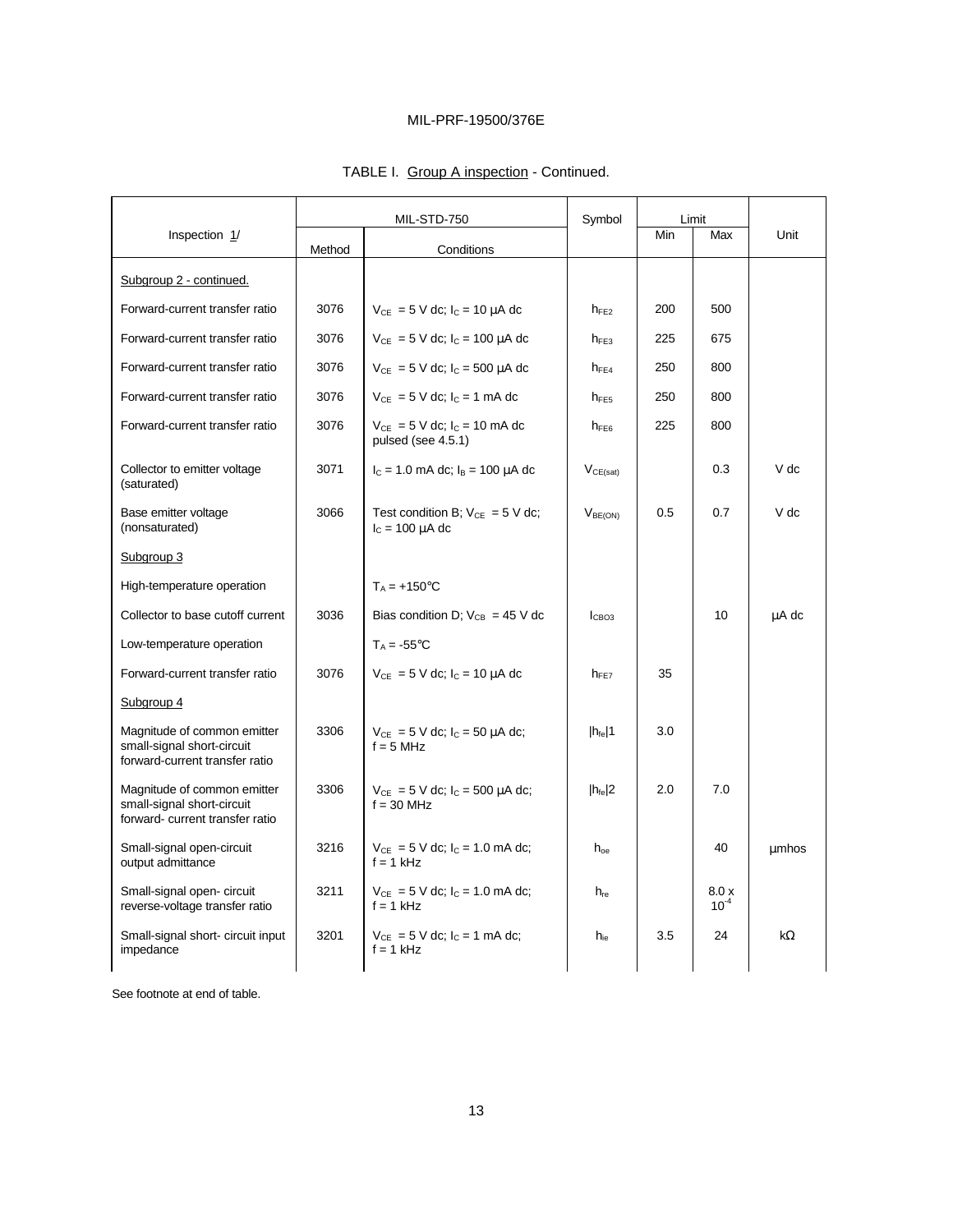### TABLE I. Group A inspection - Continued.

|                                                               | MIL-STD-750 |                                                                                                       | Symbol           | Limit |     |      |
|---------------------------------------------------------------|-------------|-------------------------------------------------------------------------------------------------------|------------------|-------|-----|------|
| Inspection 1/                                                 | Method      | Conditions                                                                                            |                  | Min   | Max | Unit |
| Subgroup 4 - continued.                                       |             |                                                                                                       |                  |       |     |      |
| Small-signal short- circuit<br>forward current transfer ratio | 3206        | $V_{CE} = 5$ V dc; $I_C = 1$ mA dc;<br>$f = 1$ kHz                                                    | $h_{\text{fe}}$  | 250   | 900 |      |
| Open circuit output<br>capacitance                            | 3236        | $V_{CB} = 5$ V dc; $I_F = 0$ ;<br>100 kHz $\leq$ f $\leq$ 1 MHz                                       | $C_{obo}$        |       | 5.0 | pF   |
| Input capacitance (output<br>open-circuited)                  | 3240        | $V_{FB} = 0.5$ V dc; $I_c = 0$ ;<br>100 kHz $\leq$ f $\leq$ 1 MHz                                     | C <sub>ibo</sub> |       | 6.0 | pF   |
| Noise figure                                                  | 3246        | f = 100 Hz; $V_{CE}$ = 5 V dc; $I_C$ = 10<br>$\mu$ A dc; R <sub>q</sub> = 10 kΩ;                      | NF <sub>1</sub>  |       | 7.5 | dB   |
| Noise figure                                                  | 3246        | f = 1 kHz; $V_{CE}$ = 5 V dc; $I_C$ = 10<br>$\mu$ A dc; R <sub>g</sub> = 10 kΩ;                       | NF <sub>2</sub>  |       | 3   | dB   |
| Noise figure                                                  | 3246        | f = 10 kHz; $V_{CE}$ = 5 V dc; $I_C$ = 10<br>$\mu$ A dc; R <sub>q</sub> = 10 kΩ;                      | NF <sub>3</sub>  |       | 2   | dB   |
| Noise figure (wideband)                                       | 3246        | Noise bandwidth = $10$ Hz to $15.7$<br>kHz; $V_{CE} = 5$ V dc; $I_C = 10 \mu A$ dc;<br>$R_g$ = 10 kΩ; | NF4              |       | 3   | dB   |
| Subgroups 5 and 6                                             |             |                                                                                                       |                  |       |     |      |
| Not applicable                                                |             |                                                                                                       |                  |       |     |      |
| Subgroup 7 4/                                                 |             |                                                                                                       |                  |       |     |      |
| Decap internal visual (design<br>verification)                | 2075        | $n = 1$ device, $c = 0$                                                                               |                  |       |     |      |

1/ For sampling plan see MIL-PRF-19500.

2/ For resubmission of failed subgroup A1, double the sample size of the failed test or sequence of tests. A failure in group A, subgroup 1 shall not require retest of the entire subgroup. Only the failed test shall be rerun upon submission.

3/ Separate samples may be used.

4/ Not required for JANS devices.

5/ Not required for laser marked devices.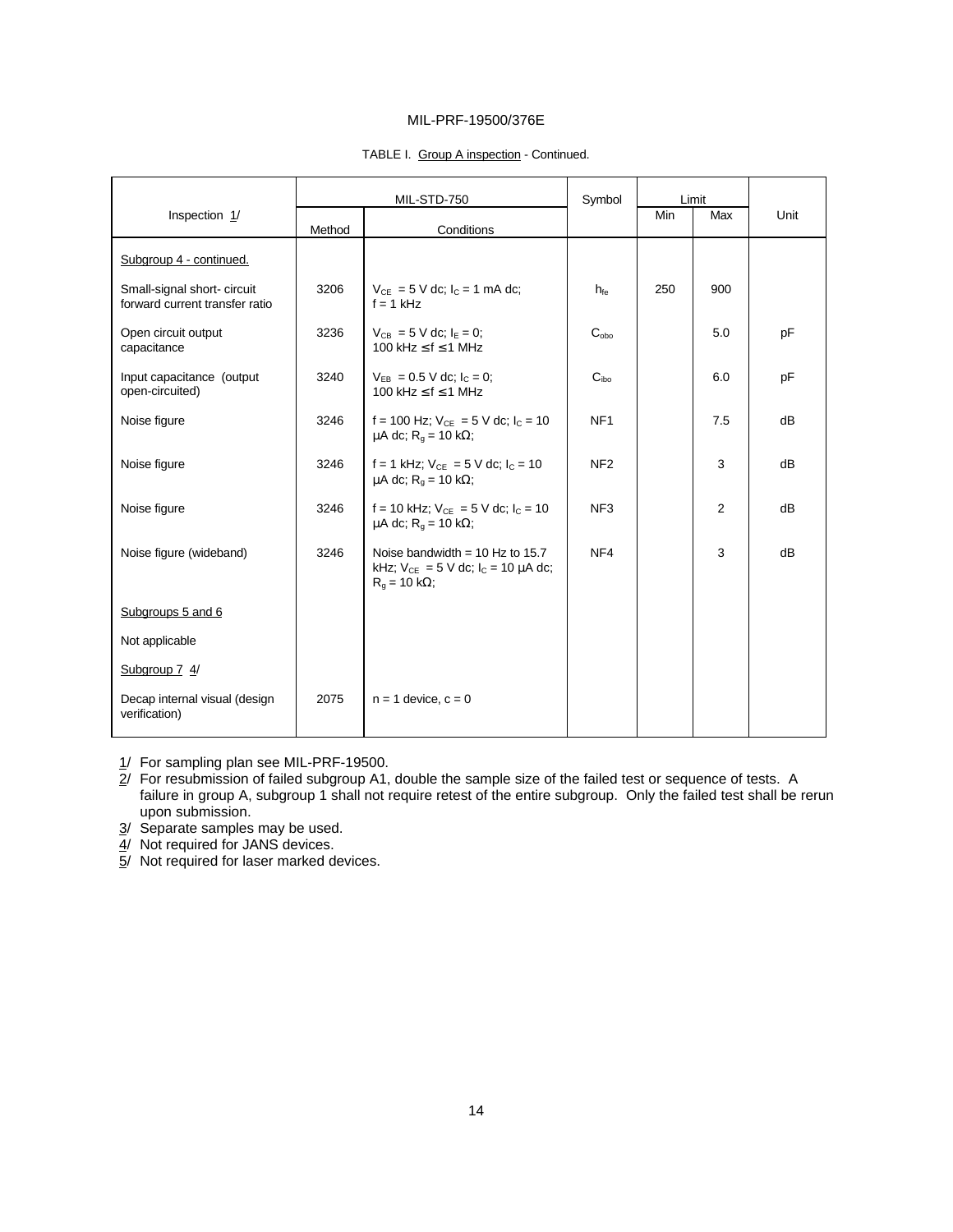| Inspection                          | MIL-STD-750 |                                                                   | Qualification         |
|-------------------------------------|-------------|-------------------------------------------------------------------|-----------------------|
|                                     | Method      | Conditions                                                        |                       |
| Subgroup <sub>1</sub>               |             |                                                                   | 12 devices<br>$c = 0$ |
| Temperature cycling<br>(air to air) | 1051        | Test condition C, 500 cycles                                      |                       |
| Hermetic seal                       | 1071        |                                                                   |                       |
| Fine leak<br>Gross leak             |             |                                                                   |                       |
| <b>Electrical measurements</b>      |             | See group A, subgroup 2 and table III herein.                     |                       |
| Subgroup <sub>2</sub>               |             |                                                                   | 45 devices<br>$c = 0$ |
| Intermittent life                   | 1037        | Intermittent operation life: $V_{CB} = 10$ V dc,<br>6,000 cycles. |                       |
| <b>Electrical measurements</b>      |             | See group A, subgroup 2 and table III herein.                     |                       |
| Subgroup 3                          |             |                                                                   |                       |
| Not applicable                      |             |                                                                   |                       |
| Subgroup 4                          |             |                                                                   |                       |
| Not applicable                      |             |                                                                   |                       |
| Subgroup 5                          |             |                                                                   |                       |
| Not applicable                      |             |                                                                   |                       |

# TABLE II. Group E inspection (all quality levels) - For qualification only.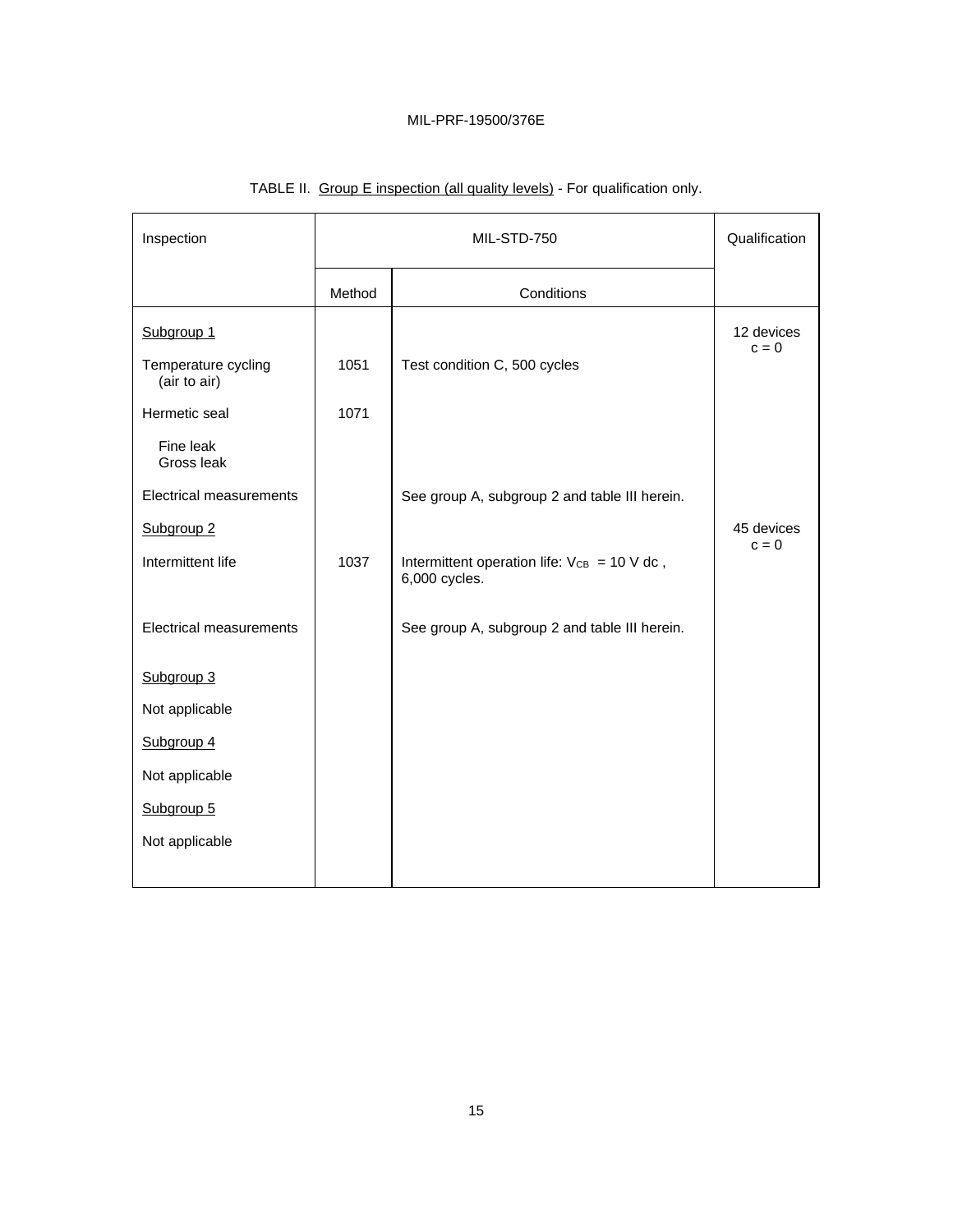| Step | Inspection                                  | MIL-STD-750 |                                                           | Symbol                                      | Limit                                                                | Unit |
|------|---------------------------------------------|-------------|-----------------------------------------------------------|---------------------------------------------|----------------------------------------------------------------------|------|
|      |                                             | Method      | Conditions                                                |                                             |                                                                      |      |
|      | Forward-current transfer<br>ratio           | 3076        | $V_{CE} = 5$ V dc; $I_C = 500$<br>µA dc; pulsed see 4.5.1 | $\overline{4}$<br>$\Delta h_{FE4}$          | $\pm 25$ percent change from<br>initial recorded reading             |      |
| 2.   | Collector to emitter<br>voltage (saturated) | 3071        | $I_c = 1.0$ mA dc; $I_B = 100$<br>uA dc                   | $\Delta V_{CE(sat)}$<br>4/5/                | $±50$ mV dc change from<br>previously measured value.                |      |
| 3.   | Collector to emitter<br>cutoff current      | 3041        | Bias condition C:<br>$V_{CB}$ = 45 V dc                   | $\Delta l$ <sub>CES</sub><br>$\overline{4}$ | 100 percent of initial value<br>or 2 nA dc, whichever is<br>greater. |      |

# TABLE III. Groups B and C delta measurements. 1/2/3/

1/ The delta measurements for group B, table VIa (JANS) of MIL-PRF-19500 are as follows:

- a. Subgroup 4, see table III herein, step 2.
- b. Subgroup 5, see table III herein, steps 1 and 3.
- 2/ The delta measurements for 4.4.2.2 herein (group B, JAN, JANTX, and JANTXV) are as follows: Steps 2 and 3 of table III shall be performed after each step in 4.4.2.2 herein.
- 3/ The delta measurements for group C, table VII of MIL-PRF-19500 are as follows: Subgroup 6, see table III herein, steps 1 and 3 for JANS, step 1 for JAN, JANTX, and JANTXV.
- 4/ Devices which exceed the group A limits for this test shall not be accepted.
- 5/ Applies to JANS level only.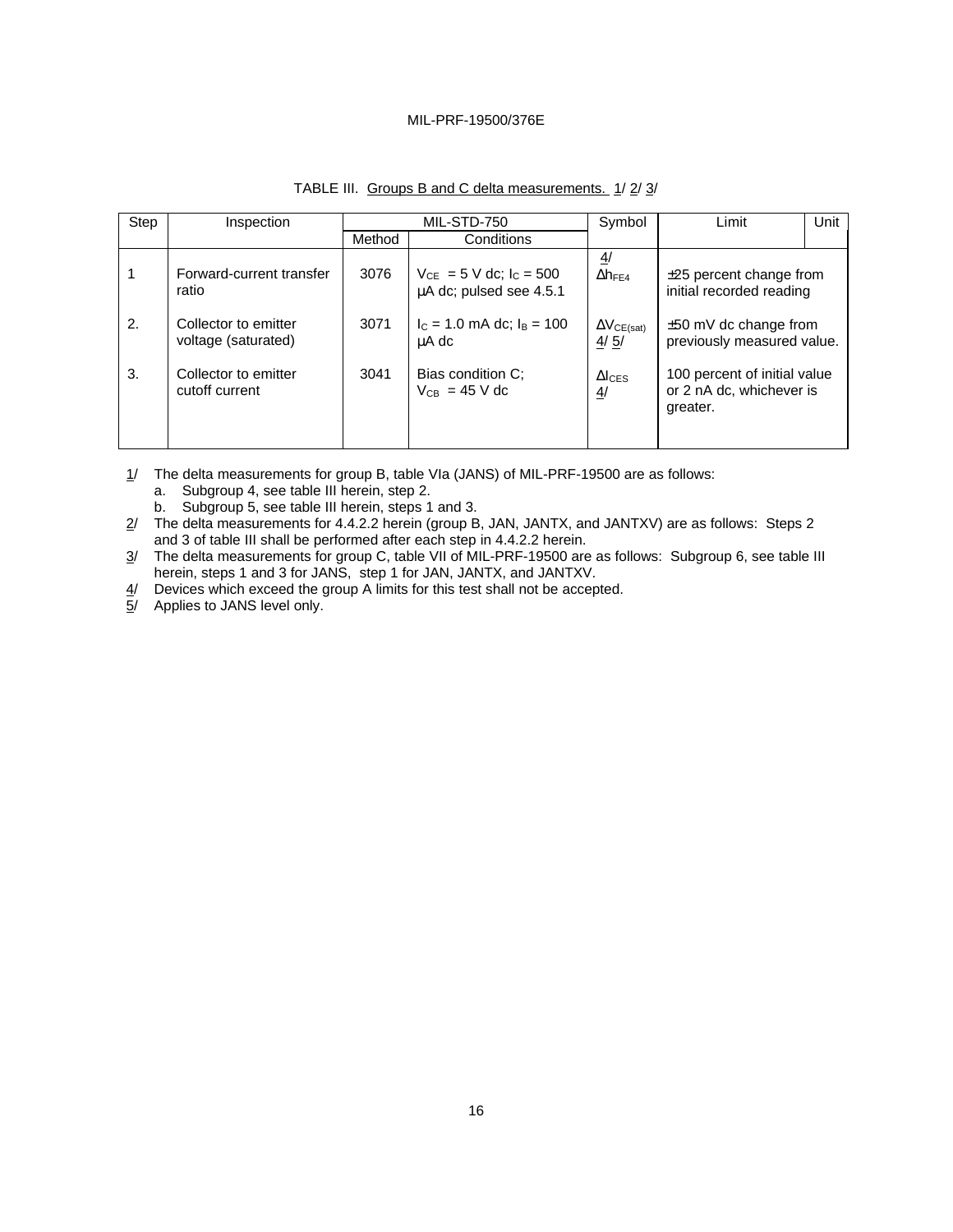#### 5. PACKAGING

5.1 Packaging. For acquisition purposes, the packaging requirements shall be as specified in the contract or order (see 6.2). When actual packaging of materiel is to be performed by DoD personnel, these personnel need to contact the responsible packaging activity to ascertain requisite packaging requirements. Packaging requirements are maintained by the Inventory Control Points' packaging activity within the Military Department or Defense Agency, or within the Military Departments' System Command. Packaging data retrieval is available from the managing Military Departments' or Defense Agency's automated packaging files, CD-ROM products, or by contacting the responsible packaging activity.

### 6. NOTES

(This section contains information of a general or explanatory nature that may be helpful, but is not mandatory.)

- 6.1 Intended use. The notes specified in MIL-PRF-19500 are applicable to this specification.
- 6.2 Acquisition requirements. Acquisition documents should specify the following:
	- a. Title, number, and date of this specification.
	- b. Issue of DoDISS to be cited in the solicitation, and if required, the specific issue of individual documents referenced (see 2.2.1).
	- c. Lead formation and finish may be specified (see 3.4.1).
	- d. Type designation and product assurance level.
	- e. Packaging requirements (see 5.1).

6.3 Qualification. With respect to products requiring qualification, awards will be made only for products which are, at the time of award of contract, qualified for inclusion in Qualified Manufacturers List QML-19500 whether or not such products have actually been so listed by that date. The attention of the contractors is called to these requirements, and manufacturers are urged to arrange to have the products that they propose to offer to the Federal Government tested for qualification in order that they may be eligible to be awarded contracts or orders for the products covered by this specification. Information pertaining to qualification of products may be obtained from Defense Supply Center, Columbus, ATTN: DSCC-VQE, P.O. Box 3990, Columbus, OH 43216-5000.

6.4 Suppliers of JANHC die. The qualified JANHC suppliers with the applicable letter version (example JANHCA1N645-1) will be identified on the QML.

| JANC ordering information |                              |                              |  |  |  |
|---------------------------|------------------------------|------------------------------|--|--|--|
| <b>PIN</b>                | Manufacturer                 |                              |  |  |  |
|                           | 43611                        | 34156                        |  |  |  |
| 2N2484                    | JANHCA2N2484<br>JANKCA2N2484 | JANHCB2N2484<br>JANKCB2N2484 |  |  |  |

6.5 Changes from previous issue. Marginal notations are not used in this revision to identify changes with respect to the previous issue due to the extensiveness of the changes.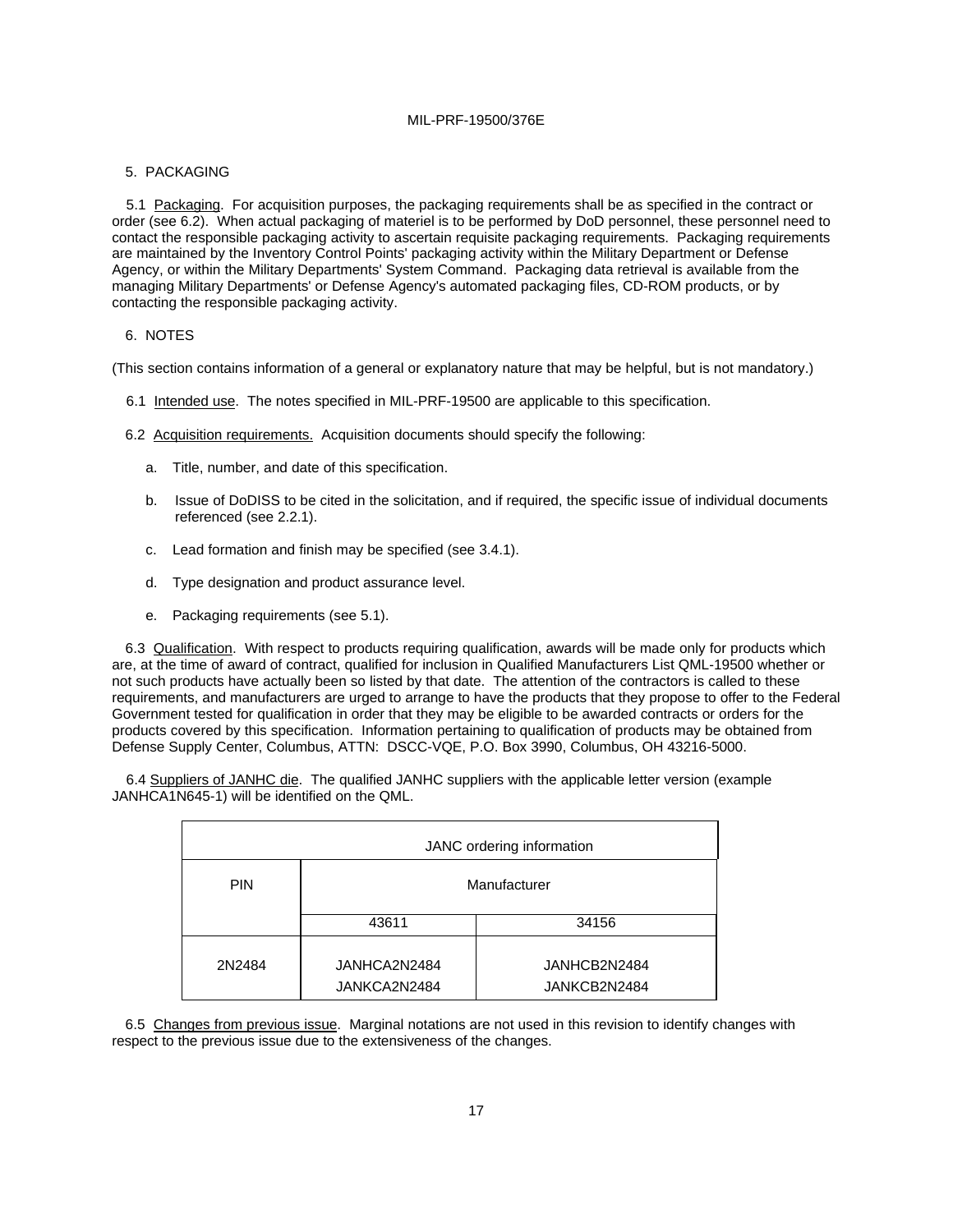Army - CR DLA - CC Navy - EC NASA - NA DLA - CC

Custodians: Preparing activity: Preparing activity: Preparing activity: Preparing activity: Preparing activity: Preparing activity: Preparing activity: Preparing activity: PLA - CC PLA - CC PLA - CC PLA - CC PLA - CC PLA -

(Project 5961-2309)

Review activities: Army - AR, MI, SM Navy - AS, CG, MC, SH Air Force - 13, 19